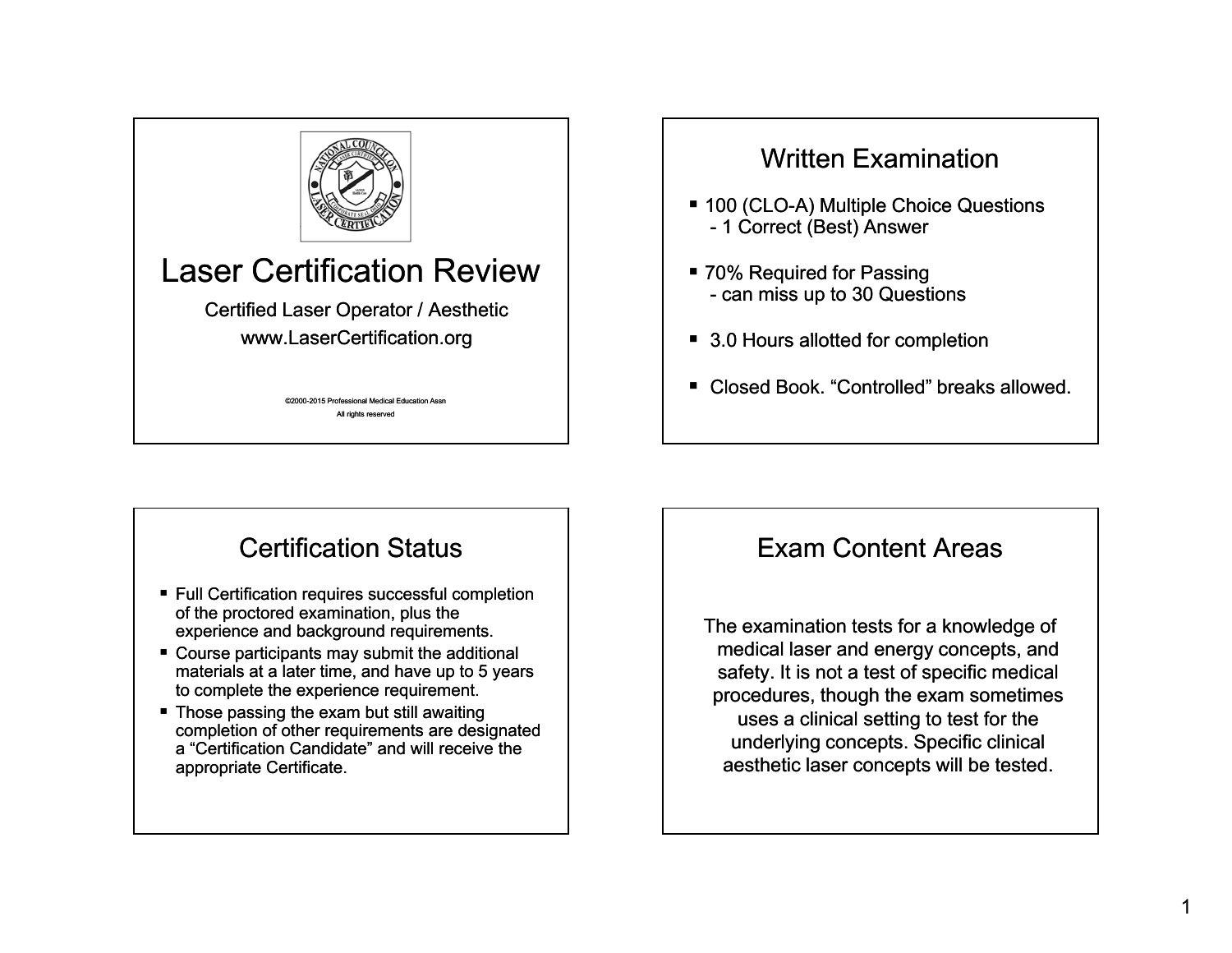### Exam Content Areas

The areas of testing for various NCLC Laser Certifications basically boil down to the areas of:

> (1) Laser Concepts (2) Tissue Effects, and (3) Safety

- as defined by the American Society for Laser Medicine & Surgery, and ANSI in their recommendations.

#### Exam Content Areas

For the CLO-A Credentials:

 $Safety - 60\% 60\,Q$ Laser & Energy Concepts - 25% 25 Q Tissue Interactions – 15% 15 Q

#### # of Questions by Area

**SAFFTY** 

- Administrative 3
- ANSI Regulations Agencies 8
- Eye-Skin Hazards 12
- $\blacksquare$  Non-beam Hazards 2
- Hazard Evaluation & Control 1
- Safety Practices 15

### # of Questions by Area

**SAFETY** 

Additional Safety Related Questions come under specific questions related to Aesthetic Laser Procedures13 Questions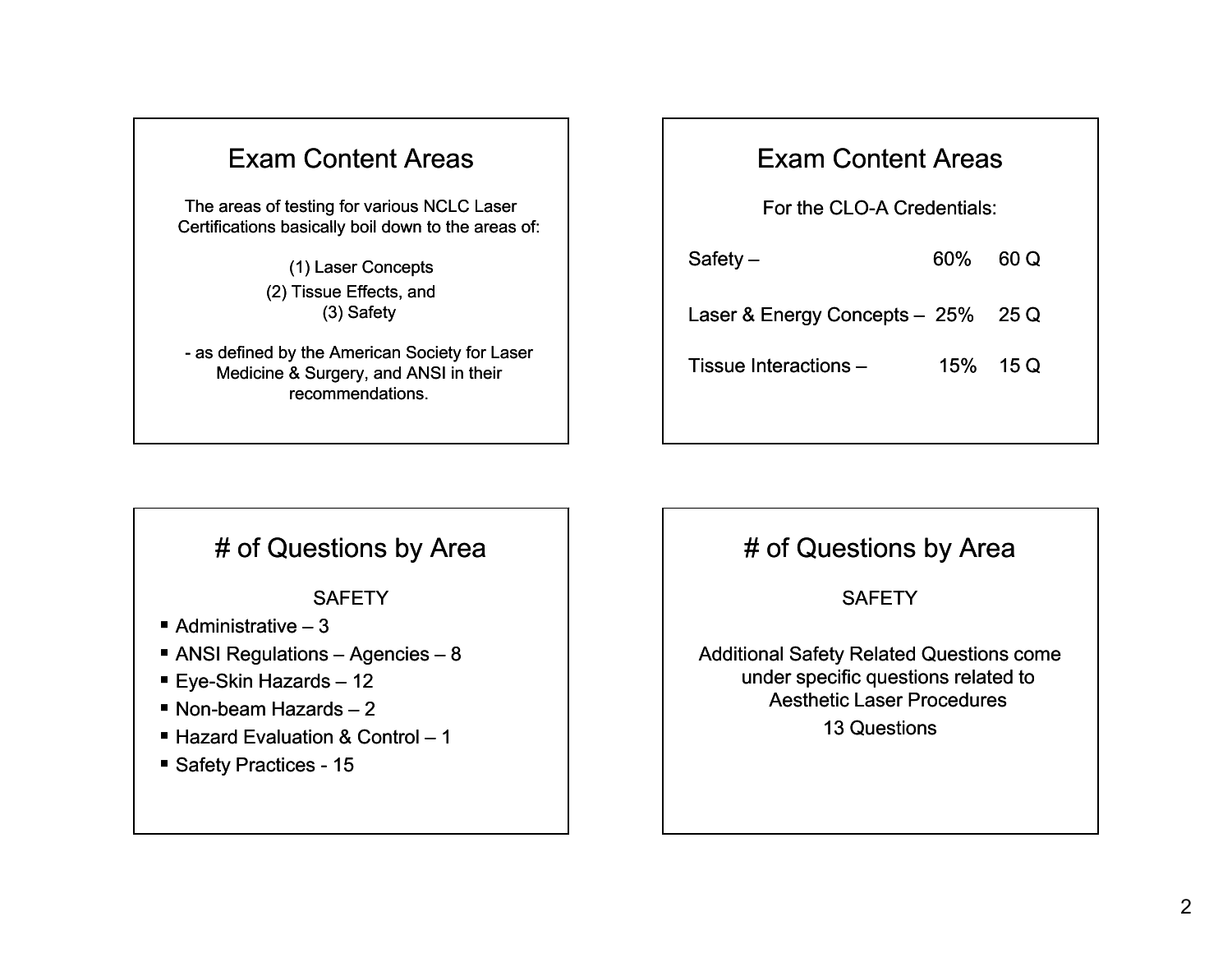# # of Questions by Area

Anatomy & Physiology

■ Skin & Hair Biology - 9

# # of Questions by Area

#### LASER & ENERGY CONCEPTS

- Physics 2
- Optical Principles 3
- Energy Concepts 5
- Wavelength Identification 7
- History 1
- Equipment Considerations 7

### # of Questions by Area

TISSUE INTERACTIONS

- Thermal 12
- PhotoAcoustic 0
- PhotoChemical 0
- PhotoDisassociation 0
- Stimulative Effects 0

#### Review Format

Each slide in this review will relate to the "Content Area" classification of <sup>a</sup> specific question on the exam, but will not be specific about the question asked, although the answer to a question will be on that slide.

Each slide will note the category of the content area covered, and it is possible that more than one question is asked within that slides content area.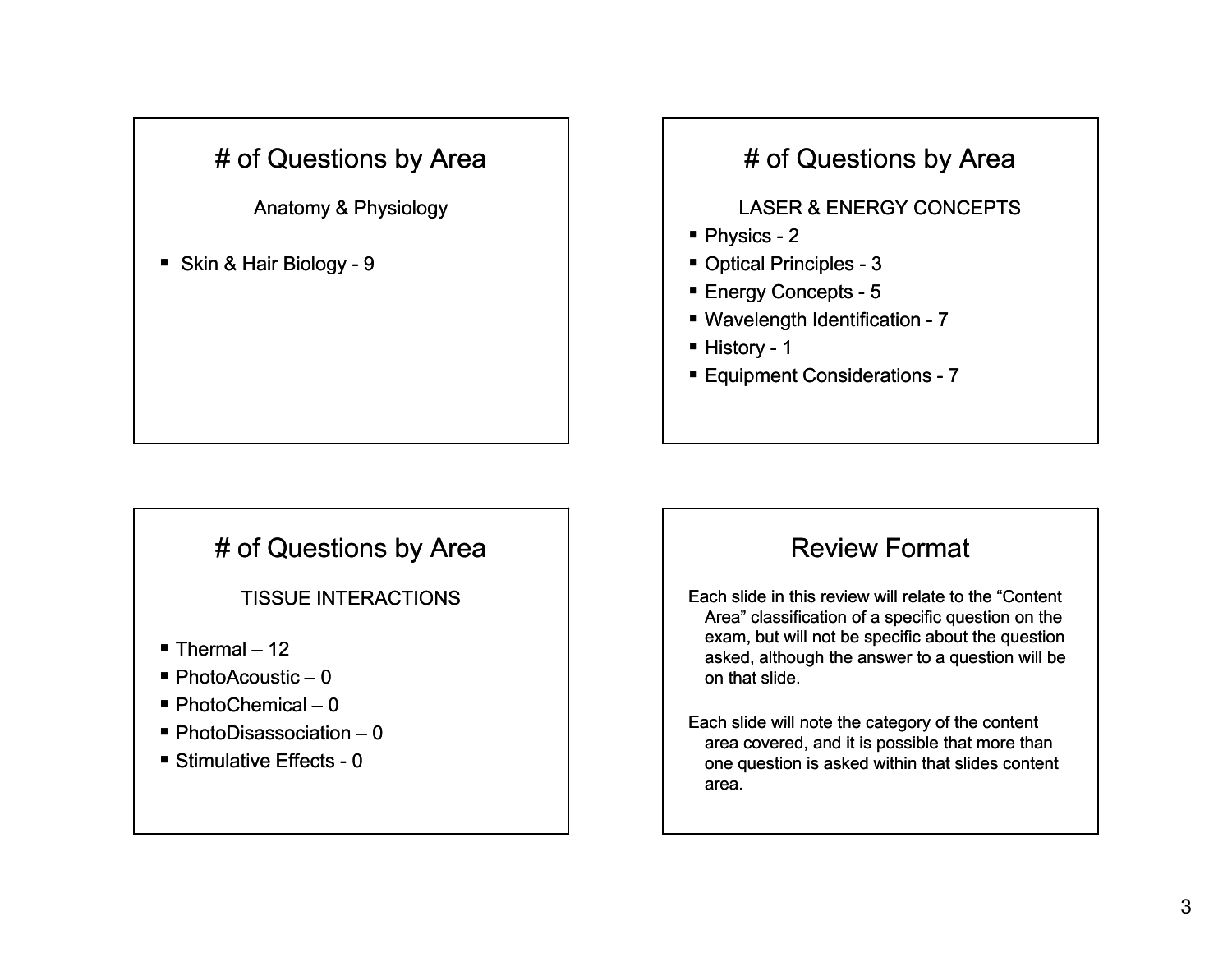### Review Format

- This Laser Certification review is NOT intended to be a primary teaching program. It is intended to review the key concepts covered in the NCLC Laser Certification examinations.
- Those not having previous training in these areas are referred to outside courses & home study programs.

See www.LaserTraining.org

### Anatomy & Physiology

Skin Anatomy

#### ■ Epidermis – outer layer of skin

- Stratum Corneum the outermost layer of the epidermis
- Melanin contained within the epidermis and is a major absorber of laser light – competing with the hair follicle
- **Preventing excessive heating of the epidermis (mostly** because of melanin absorption) is a critical consideration in all dermatological skin procedures including laser hair removal and treatment of vascular lesions

### Anatomy & Physiology

#### Skin Anatomy

- Dermis deeper middle layer
	- Papillary Dermis the first layer of the dermis – looks pink when doing ablative resurfacing
	- $\blacksquare$  Reticular Dermis the deepest layer of the dermis – has a yellowish "chamois cloth" appearance when doing ablative resurfacing. Never "lase" deeper than this level.

### Anatomy & Physiology

#### Skin Anatomy

- Dermal/Subcutaneous Fat Interface – below Dermis
	- separates the reticular dermis from underlying subcutaneous tissues. Ablating past this level in ablative resurfacing, or lethally heating it in laser hair removal or other procedures, causes a third degree burn and possible keloid scars since the dermis cannot regenerate.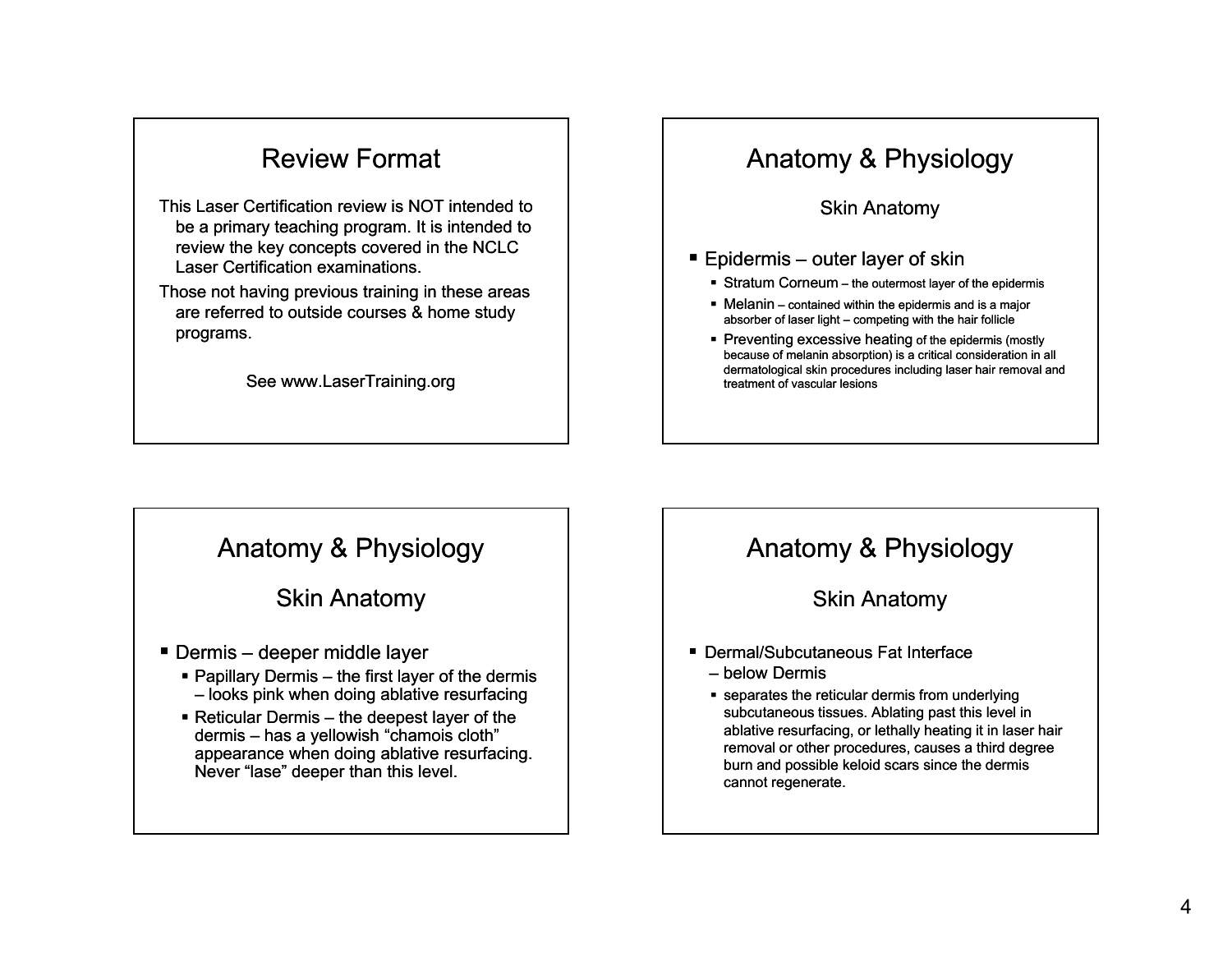#### Skin Anatomy

- Subcutaneous Tissues
	- Everything below the dermis. Includes subcutaneous fat and is the source of blood vessels & nerves entering the dermis. Destroying skin to this level will create a third degree burn.

### Anatomy & Physiology

#### Skin Anatomy

- Subcutaneous Tissues
	- Everything below the dermis. Includes subcutaneous fat and is the source of blood vessels & nerves entering the dermis. Destroying skin to this level will create a third degree burn.

### Anatomy & Physiology

#### Skin Color

- The primary determinant is skin melanization
- Skin vascularity and thickness also serve to determine general skin color

### Anatomy & Physiology

Skin & Hair Biology HAIR TYPES

- Terminal Hairs Course hairs found on the scalp, eyebrows, armpits & bikini area
- Velus Hairs fine "peach-fuzz" hair covering most of the body
- Hair growth from either arises within the hair follicle.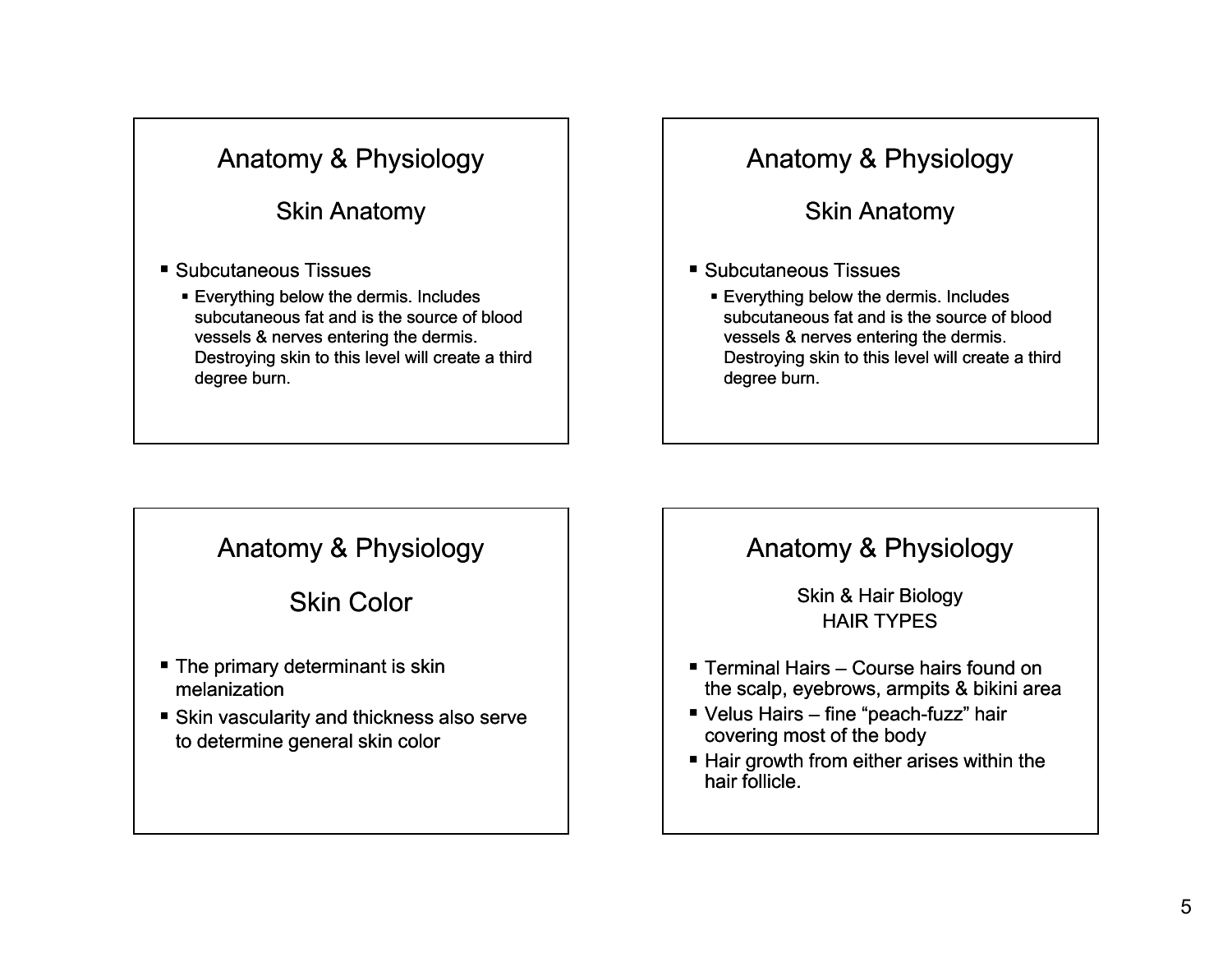Skin & Hair Biology Hair Growth Phases

- Anagen Growth phase where it is most susceptible to laser treatments
- Catagen Regression/atrophy phase where nourishment is cut off
- Telogen Dormant phase where the follicle falls out (sheds). The hair bulb can survive laser treatments in this phase.

#### Anatomy & Physiology

Skin & Hair Biology Hair Growth Phases

■ Different body areas have differing time periods for growing & dormant stages. These vary from 2-6 years (growth cycle) for the scalp, to 3-4 months in the bikini or axillary (armpits) area. Most are 4 4-12 months.

(HINT: If you see only ONE bullet point on a slide like this, you're pretty much assured that you are looking at the answer to a question on the test ! )

#### Anatomy & Physiology

Skin & Hair Biology Hair Growth Phases

■ Not all of the hairs in any given area are in the same phase at the same time. That is why multiple laser treatments are required. If they were all in the same phase, then we would completely shed hair in that area at certain intervals.

#### Anatomy & Physiology

#### **Fitzpatrick Skin Types I-VI**

- $\;\blacksquare\;$  The higher the number, generally the darker the skin, but is primarily an indication of how one burns in the sun. The darker the skin, the harder it is to treat by laser without burning.
- This scale is the primary determinant of choice of laser type and settings for laser hair removal
- Darker skin types generally require longer wavelengths (and pulse widths) to prevent skin burning (i.e. diode or Nd:Yag lasers)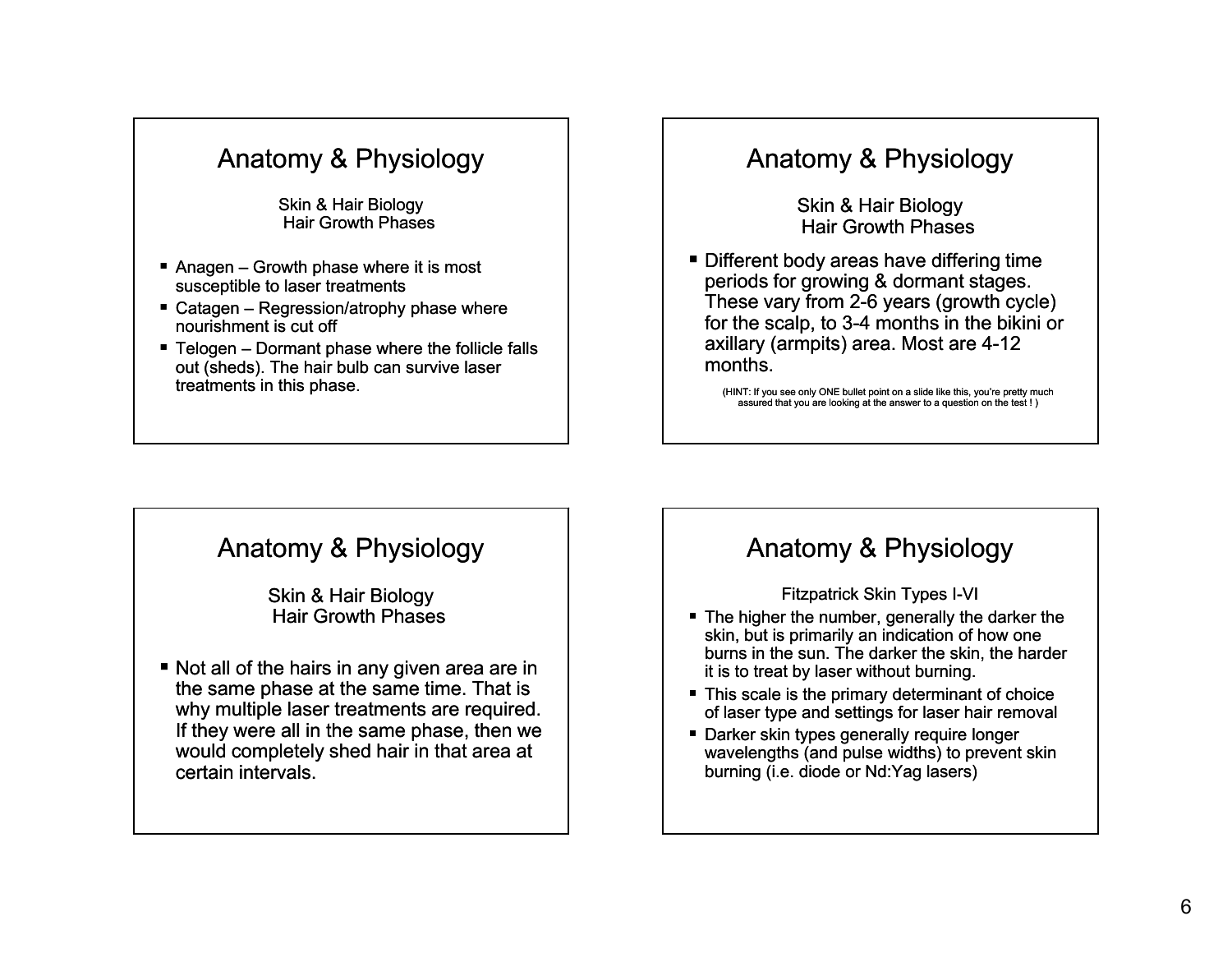**Fitzpatrick Skin Types I-VI** 

- I Fair Transparent Skin that always burns in the sun – never tans.
- II Fair Skin that always burns, but sometimes tans with difficulty
- $\blacksquare$  III Fair to light olive Skin that sometimes burns mildly, and tans slowly

# Anatomy & Physiology

**Fitzpatrick Skin Types I-VI** 

- $\blacksquare$  IV Olive to light brown Skin that rarely burns and tans easily
- V Dark brown Skin that very rarely burns and always tans
- VI Black Skin that never burns and always tans

### Anatomy & Physiology

Skin Anatomy

#### Apocrine Glands:

Glands in the skin responsible for "Pheromes" and sexual arousal.

They secrete out the hair follicle channel along with the Sebaceous Glands

### Anatomy & Physiology

Skin Anatomy

Eccrine Glands:

Glands in the skin responsible for Sweat. This helps regulate body temperature through evaporation.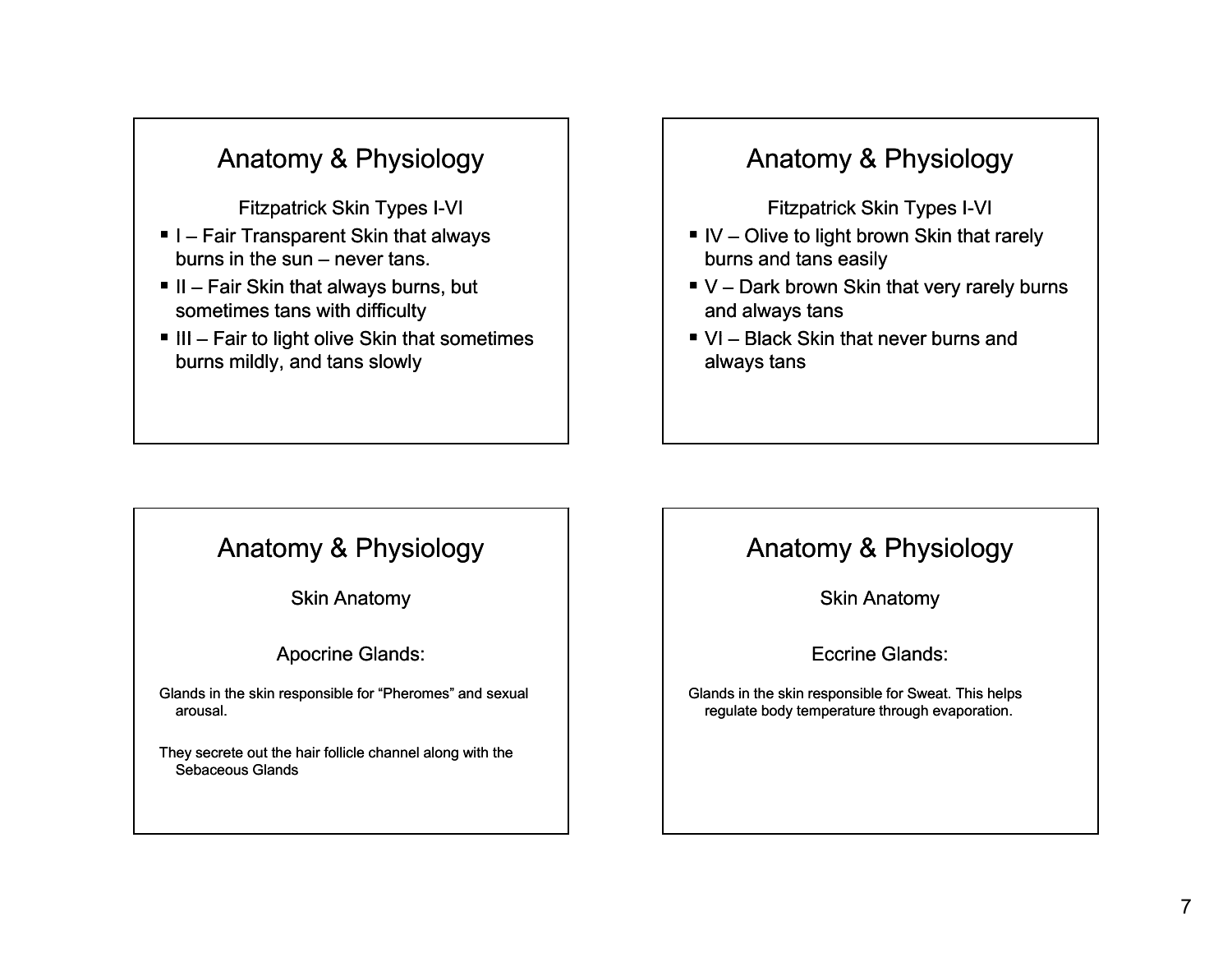Skin Anatomy

Sebaceous Glands:

Glands in the skin responsible for production of oils for lubrication of the skin and help retain fluids. They are also the site of the P. Acne bacteria responsible for Acne.

#### Laser & Energy Concepts

LASER ACRONYM

- L IGHT
- A MPLIFICATION, by the
- S TIMULATED
- E MISSION of
- R ADIATION

# Laser & Energy Concepts

Wavelength Measurement

| Measurement                                                | <b>Scale</b> | Example |
|------------------------------------------------------------|--------------|---------|
| Micrometers:                                               | $10^{-6m}$   | .532 um |
| Nanometers:<br>(most medical laser use described this way) | $10^{-9m}$   | 532 nm  |
| Angstroms:                                                 | $10^{-10m}$  | 5,320 A |
| Also know visible color bands:                             |              |         |
| Approximate Range: 400 (purple) -700 nm (deep red)         |              |         |

# Laser & Energy Concepts Wavelength Identification 7 Questions on CLO-A Also know visible color bands to make it easier to remember:

Blue ~ 488nm, Green ~ 504-532nm, Yellow ~ 568-585nm, Orange ~ 585-595nm, Red ~ 632-694nm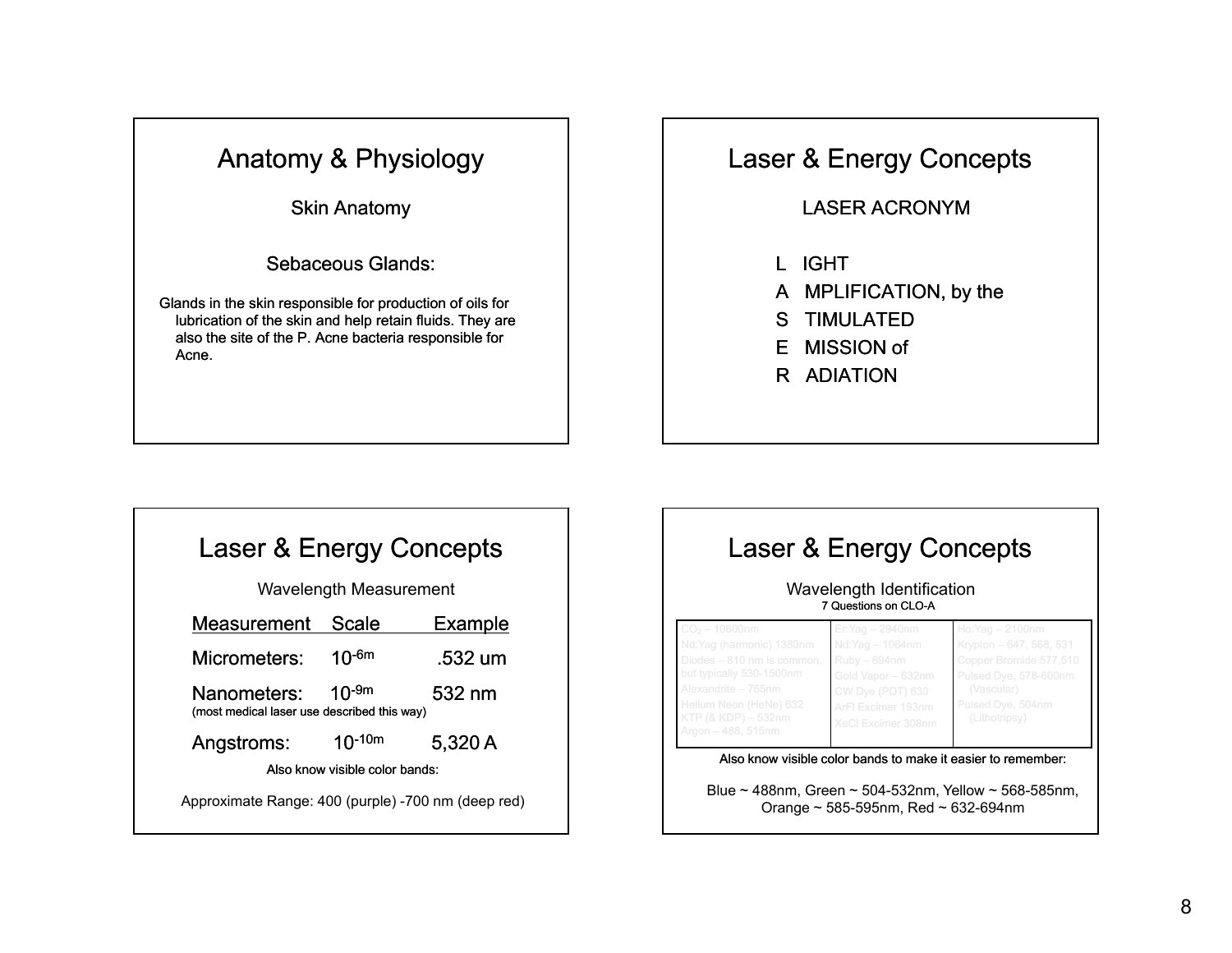#### **HISTORY**

- Albert Einstein theory of stimulated emission based on photovoltaic cells
- Schawlow / Townes theoretical paper on "Optical Masers" (a laser)
- Ted Maiman First Laser Ruby, 1960
- Dr Leon Goldman father of lasers in medicine & co-founder of the ASLMS  $\,$

### Laser & Energy Concepts

Optics Principles - Focusing (focusing lens – not collimated)

- Focal Length distance from lens where the spot size is smallest
- Focal spot point where the spot size is smallest
- Depth of Field distance around focal spot where the spot size does not appreciably change (a "waist" in the focused beam)

#### Laser & Energy Concepts

- Power Density (PD) effects on Tissue
- Power Density Parameters
- Spot Size (Rapid Change in PD)
- Power (Slower Change in PD)
- Techniques of changing Power Density with different delivery devices (i.e. focusing or collimated handpieces, bare fibers, waveguides)
- In aesthetics too High a PD can create burns & blistering. (also applies to excessive fluence)
- In aesthetics too Low a PD is generally safe, but ineffective for the treatment. (low fluence too)

### Laser & Energy Concepts

Physics: Radiant Exposure - Joules/cm<sup>2</sup>

This is a measurement of the "dose" of light in energy per surface area, or Joules/cm2. This is the correct term, but in medicine / aesthetic laser use it is more commonly referred to as "Energy Density" or "Fluence" of the laser spot.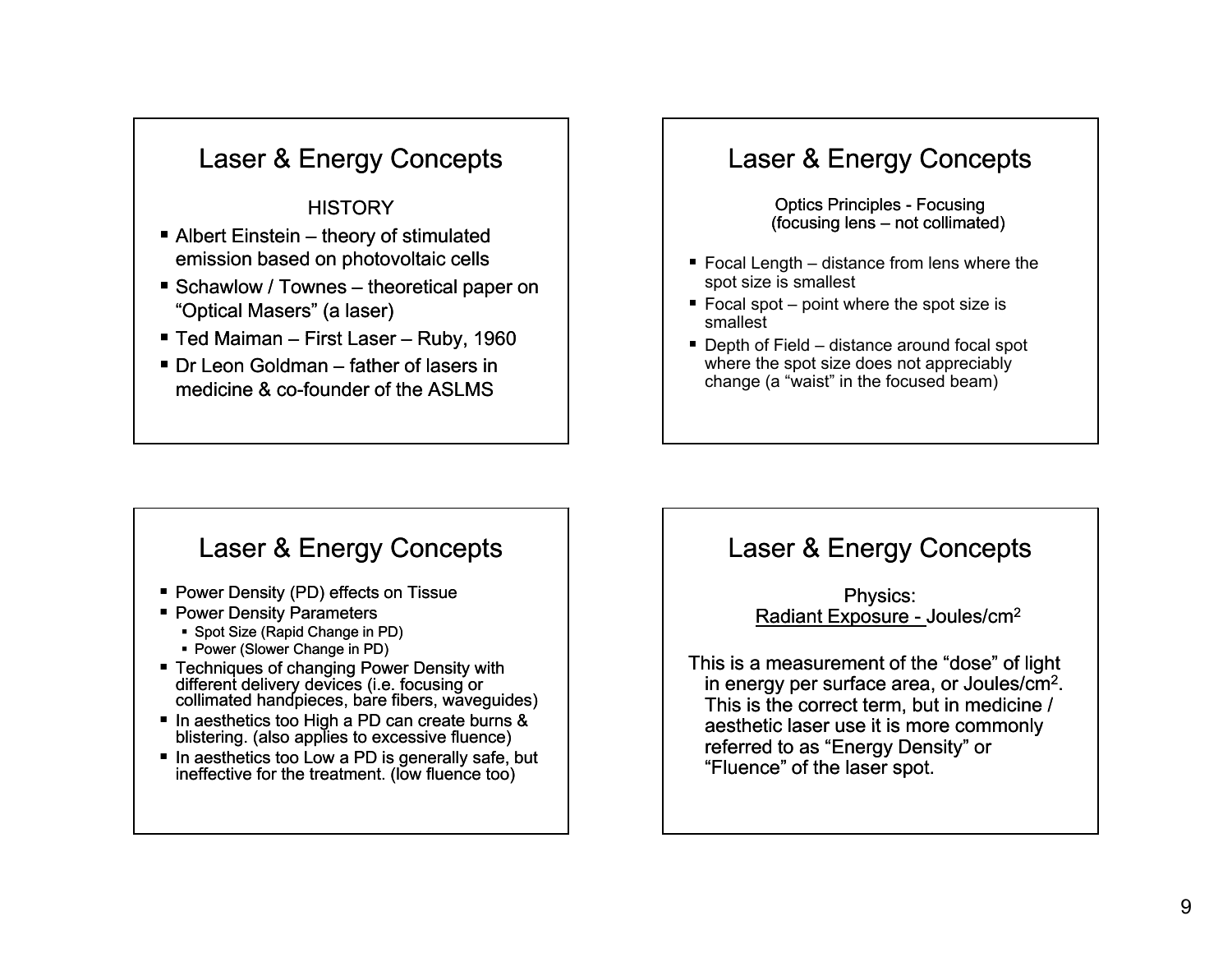Equipment Considerations: Laser Settings for patient treatment

- Lasers for most aesthetic procedures are set to a targeted energy density expressed in Joules/cm2
- This includes pulsed dye lasers for vascular; hair removal lasers such as alexandrite, diode or Nd:Yag; and others.

### Laser & Energy Concepts

Pulsed Laser Emission

- A compression of laser energy which emits power (watts) at a higher rate than is otherwise attainable in CW (Continuous Wave) mode
- This is different than a simple "timer" on a CW beam, which is sometimes called a "Gated Pulse"
- Is more thermally "precise" on tissues than CW mode

#### Laser & Energy Concepts

#### FLUX

- Concept of delivering more energy in shorter time periods, in a pulse, to reduce thermal spread.
- 1W at .2s (.2J) is lower flux than 2W at .1s (.2J still).
- Look at the concept, and balance the power and time settings to see which is a higher flux.

### Tissue Interaction

#### Laser Pulsing

■ Higher Fluxes from laser pulses result in less thermal spread (better thermal precision) from the intended target when used in thermal applications such as skin resurfacing, hair removal, removal of surface vascular marks, fine incisions, etc.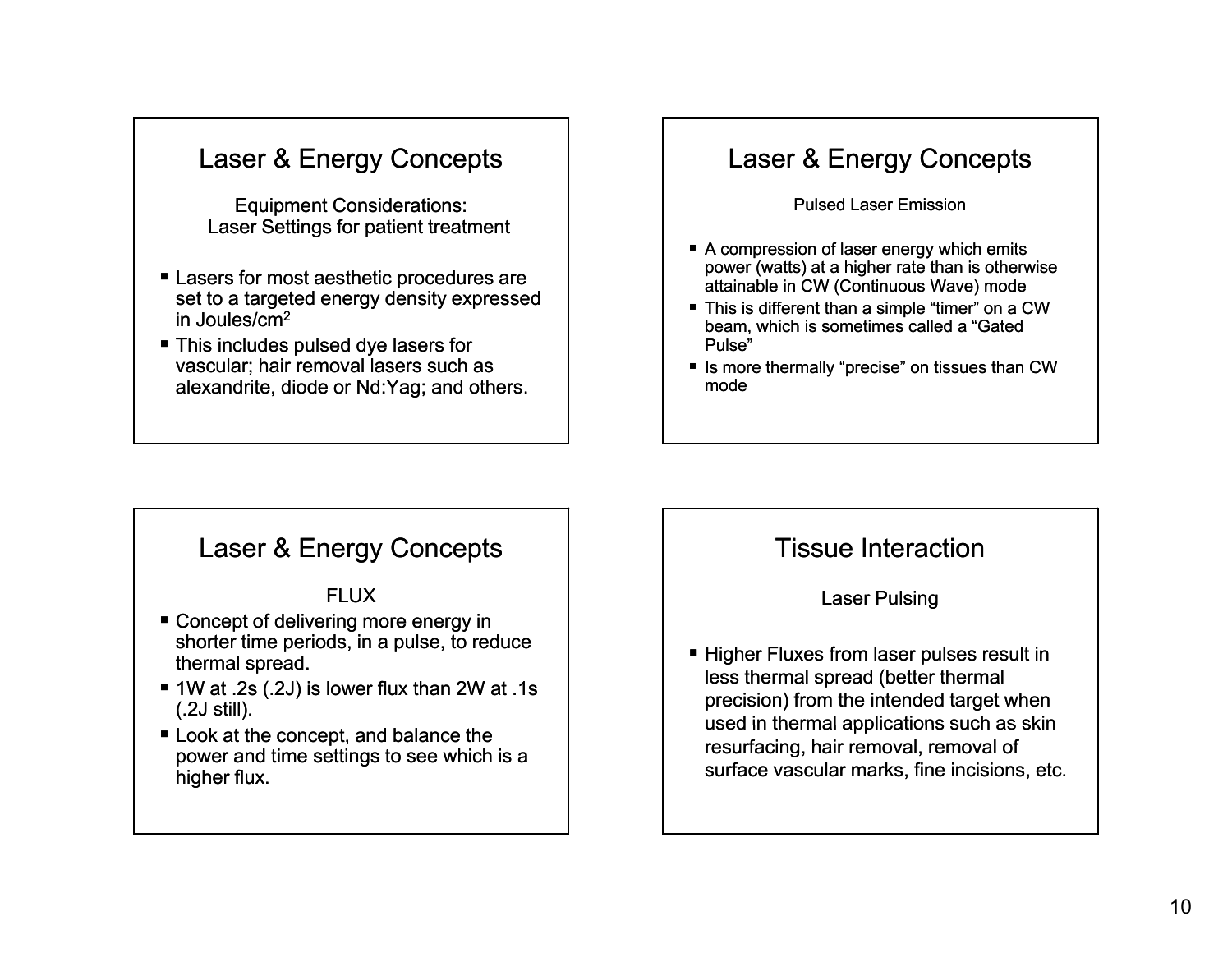Typical Power/Energy Display & Measurement:

#### General Rule

- CW Lasers Watts or MilliWatts (rate of energy delivery)
- Pulsed Lasers Joules or MilliJoules (how much energy actually delivered)

# Laser & Energy Concepts

- Typical Power/Energy Display & Measurement:
- Watts: CO<sub>2</sub>, CW Nd:Yag, CW Dye, Argon, Many Surgical Diodes
- <u>Milliwatts</u>: Ophthalmic Diode Laser
- <u>Joules</u>: Ho:Yag, Alexandrite, Ruby, Pulsed Dye for vascular, Q-Switched Tattoo Nd:Yag
- Millijoules: Q-Switched Ophthalmic Nd:Yag, Pulsed Dye for lithotripsy

### Laser & Energy Concepts

#### Optical Principles

- Collimated minimally divergent, like any point source of light.
	- The larger the diameter of the collimated beam (through a lens), the smaller the spot to which it may be focused
	- The larger the diameter of the collimated beam, the less the divergence of the beam.

#### Laser & Energy Concepts

Optics Principles - Beam shapes

- Sinusoidal "TEM00" best for sharp incisions and ablations
- "Flat Top" or "Top Hat" type modes preferred for aesthetic procedures including laser hair removal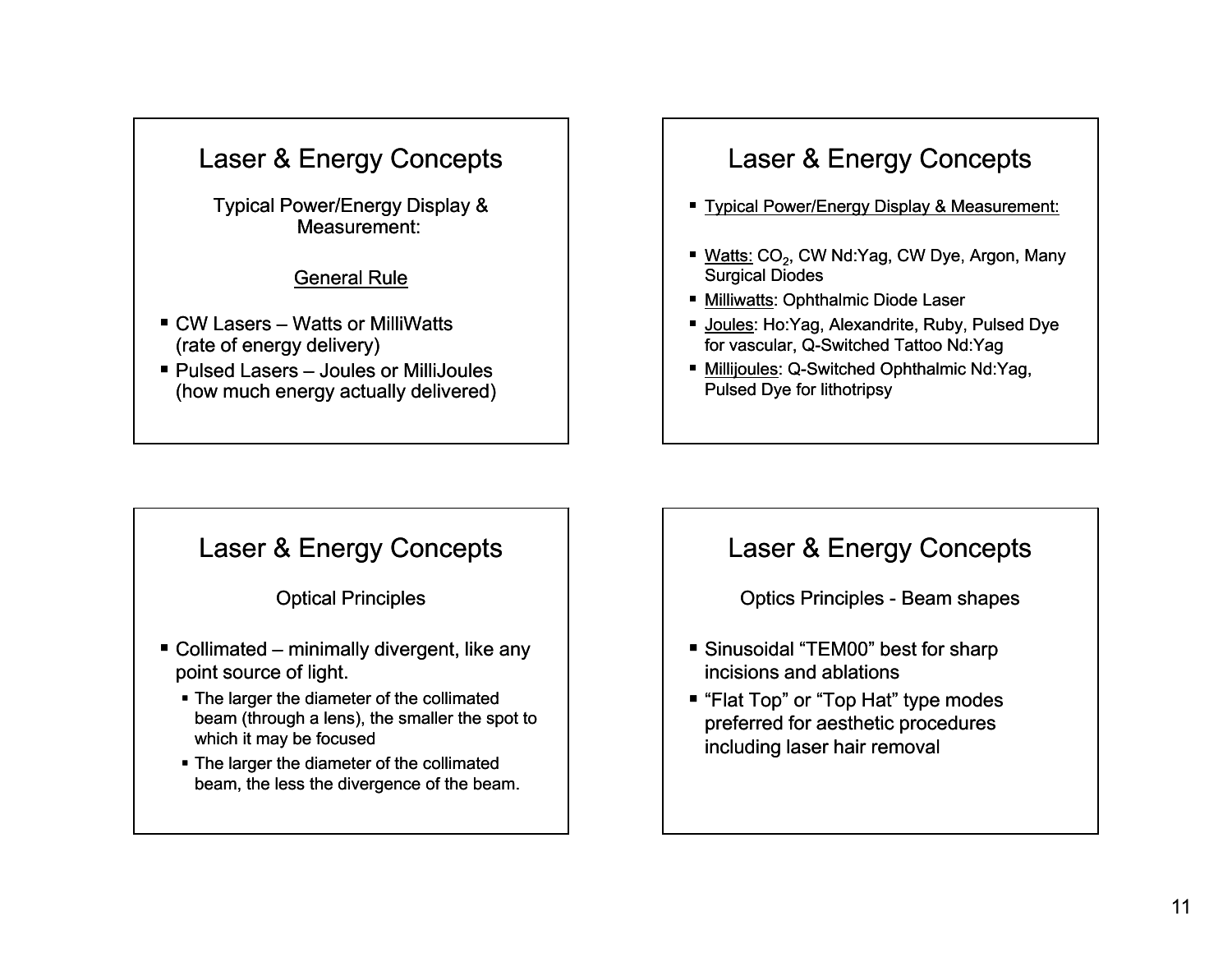Equipment Considerations – Delivery Systems

- **E** Articulated Arms used on  $CO<sub>2</sub>$  and Er:Yag lasers because of the wavelength.
- Articulated Arms used on tattoo lasers such as Ruby or KTP/Nd:Yag because of the high energy pulses
- Most other lasers use fiber delivery which may terminate into a dermatological handpiece

# Laser & Energy Concepts

Equipment Considerations – Purge Gas on  $CO<sub>2</sub>$ **Laser Handpieces** 

- Usually compressed air or Nitrogen from a tank
- Must be filtered with a suitable inline filter
- **Primary purpose is to keep smoke out of the** handpiece and off the laser lens
- Secondary purpose is to reduce charring on tissue during ablation  $\frac{1}{2}$  way there

### Tissue Interactions

#### **Chromophore**

■ Refers to the object that absorbs that particular wavelength of light. In dermatological laser procedures the two primary competing chromophores are melanin in skin and oxyhemoglobin in blood vessels

### Tissue Interactions

#### **Chromophore**

■ Objects reflect light of their own color, and absorb its opposite. Therefore red pigment in a tattoo would reflect the red light from a Ruby laser and be ineffective.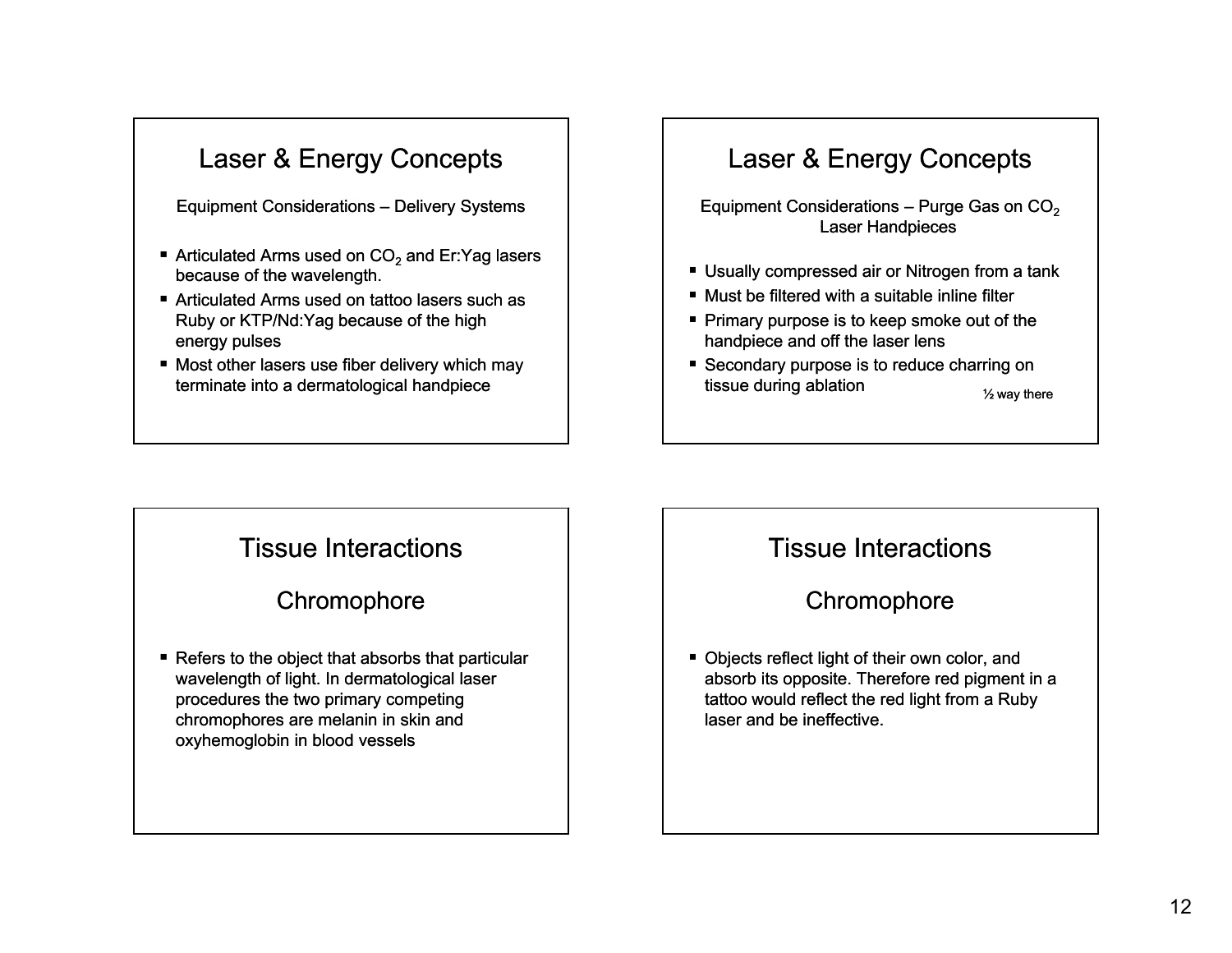### Tissue Interactions

Laser Hair Removal

- Target is the hair bulb and "bulge" of the hair follicle, and the matrix of nerves and vessels surrounding the hair bulb. Melanin around the follicle is the target chromophore.
- $\;\blacksquare\;$  Laser Hair Removal works by selectively heating these targets to lethal temperatures
- Steps must be taken to prevent overheating of the skin at the same time

### Laser & Energy Concepts

Equipment Considerations Skin Cooling

Multiple methods may be used for skin cooling to prevent burns & include:

- Cooling Gels
- Cryogen sprays
- Chilled Crystal windows such as sapphire plates used for contact cooling of the skin
- Cold Air Chillers to blow refrigerated air on skin

# Laser Safety

Safety Practices Skin Cooling

Overcooling of the skin could make treatments like laser hair removal less effective, but appropriate skin cooling is always provided in order to:

- Reduce the risk of blistering and burns
- Reduce swelling & inflammation
- Reduce patient discomfort

### Laser Safety

Safety Practices

- Excessive Heating of Skin
	- Developing strategies to prevent or control excessive skin heating is critical to all dermatological laser procedures.
	- Blistering can potentially lead to infections.
	- Scarring, including Keloids, or hypo or hyperpigmentation can also result.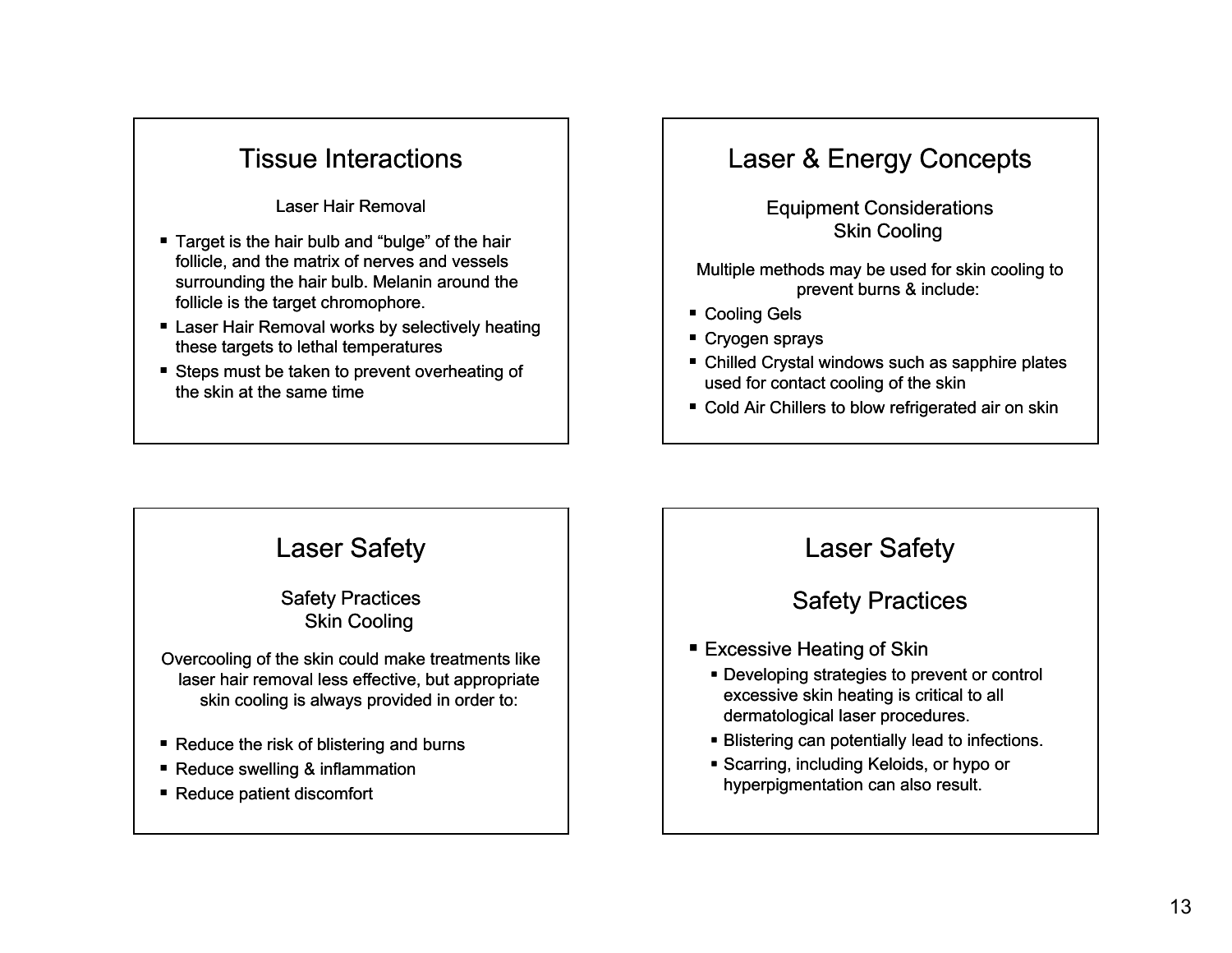#### Tissue Interactions

Laser Hair Removal

- Ideal patient has light skin, dark hair, and is not overly sun sensitive.
- Difficult or impossible to treat would be gray or white hair – especially on dark skin. This is a relative contra-indication.
- Other methods for treating light hair include Photodynamic Therapy or Radio Frequency Electrical methods (aside from electrolysis)

### Aesthetic Procedures

Laser Hair Removal, Tissue Effects

Ensuring first that no blistering or burning is created on skin, good indications of the clinical end point for laser hair removal can include ejection of the hair shaft stub from inside the follicle, or redness & swelling around the hair shaft (perifollicular edema).

### Laser Safety

Safety Practices: Skin prep for Laser Hair Removal

- Cleanse & Shave only
- If area is not shaved the energy will be wasted on exposed hair shaft, plus the vaporizing hair shaft can contribute to skin burns, or burn the delivery device such as contact windows or IPL filters.

### Laser Safety

Safety Practices: Skin prep for Laser Hair Removal

If area is tweezed or waxed then you've removed the primary target for the laser to generate heat at the follicle, and the laser treatments will be ineffective. If performing electrolysis first, the same applies, but there is no reason for laser treatments after electrolysis.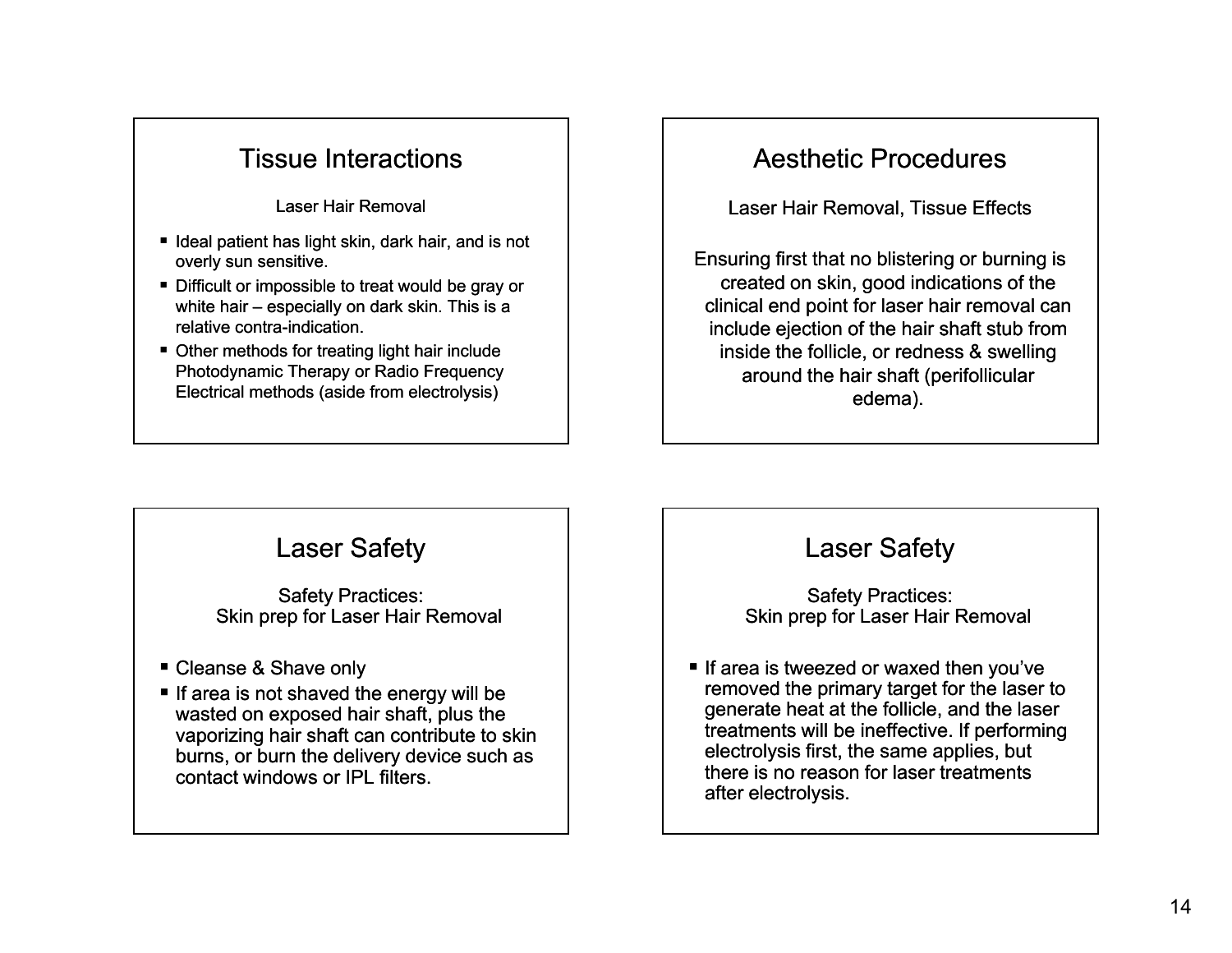#### Safety Practices - Laser Hair Removal

The medical treatment protocol developed for any facility for Laser Hair Removal will define relative contra-indications, and these may include:

■ Sun Sensitivity (not extreme) – Red heads can sometimes be placed in this category. This can be balanced with the energy settings and does not preclude treatment.

# Laser Safety

Safety Practices - Laser Hair Removal

Stronger relative contra-indications may include:

- **Photosensitizing medications (i.e. accutane)**  $\blacksquare$
- Active Infections such as herpes, cold sores, etc.
- Dark Tan in a Caucasian (send them away until the tan fades, or sometimes can use bleaching creams to speed the process)
- History of Keloid scarring in family

### Tissue Interactions

#### Thermal Relaxation Time (TRT)

- Amount of time required for a target to dissipate heat (time to return to  $\frac{1}{2}$  of peak temperature)
- Smaller objects have shorter TRT's will get hotter, faster than larger objects, and then lose their heat more quickly

### Tissue Interactions

#### Thermal Relaxation Time (TRT)

■ To "kill" an object with heat (i.e. hair follicle), the clinically effective dose of light must be delivered in a time shorter than its TRT –otherwise it will shed the heat and survive.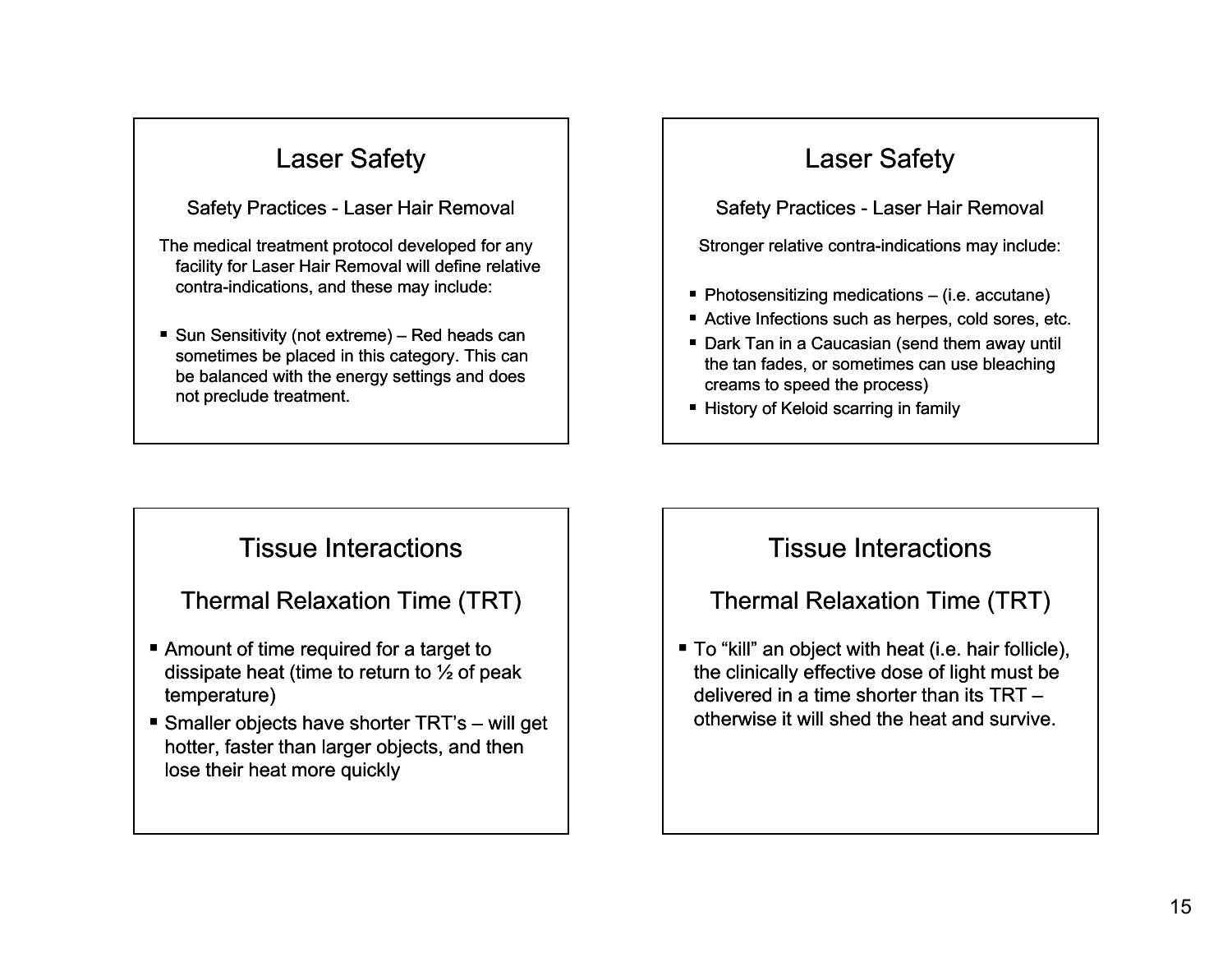### Tissue Interactions

#### Thermal Relaxation Time (TRT)

■ To spare adjacent structures that also might absorb the light (epidermis), the time period should be longer than its TRT – so that it can dissipate the heat and survive.

# Tissue Interactions

#### Typical Thermal Relaxation Times

- $\blacksquare$  Hair Follicle 40-100 milliseconds *larger follicles have longer times*
- $\blacksquare$  Epidermis 3-10 milliseconds

Therefore a theoretically ideal laser pulse (at clinically effective doses) for hair removal would be from 10-40 milliseconds

#### Tissue Interaction

Laser Pulsing

■ Repetition Rates (frequency) of the laser pulse (usually in pulses per second) relate mostly to convenience for the user, and comfort for the patient. Slower repetition rates take longer, but allow for better heat dissipation so that it usually is less painful for the patient and better tolerated.

#### Aesthetic Procedures

Non-ablative Skin Rejuvenation

- A variety of lasers, other light sources (IPL) or RF electricity may be used.
- Works by causing non-destructive deep dermal heating, which in turn creates a slight inflammatory reaction.
- $\blacksquare$  The natural healing process induced by the inflammation creates the rejuvenation through enhanced collage production and tightening of skin.
- Multiple treatments are required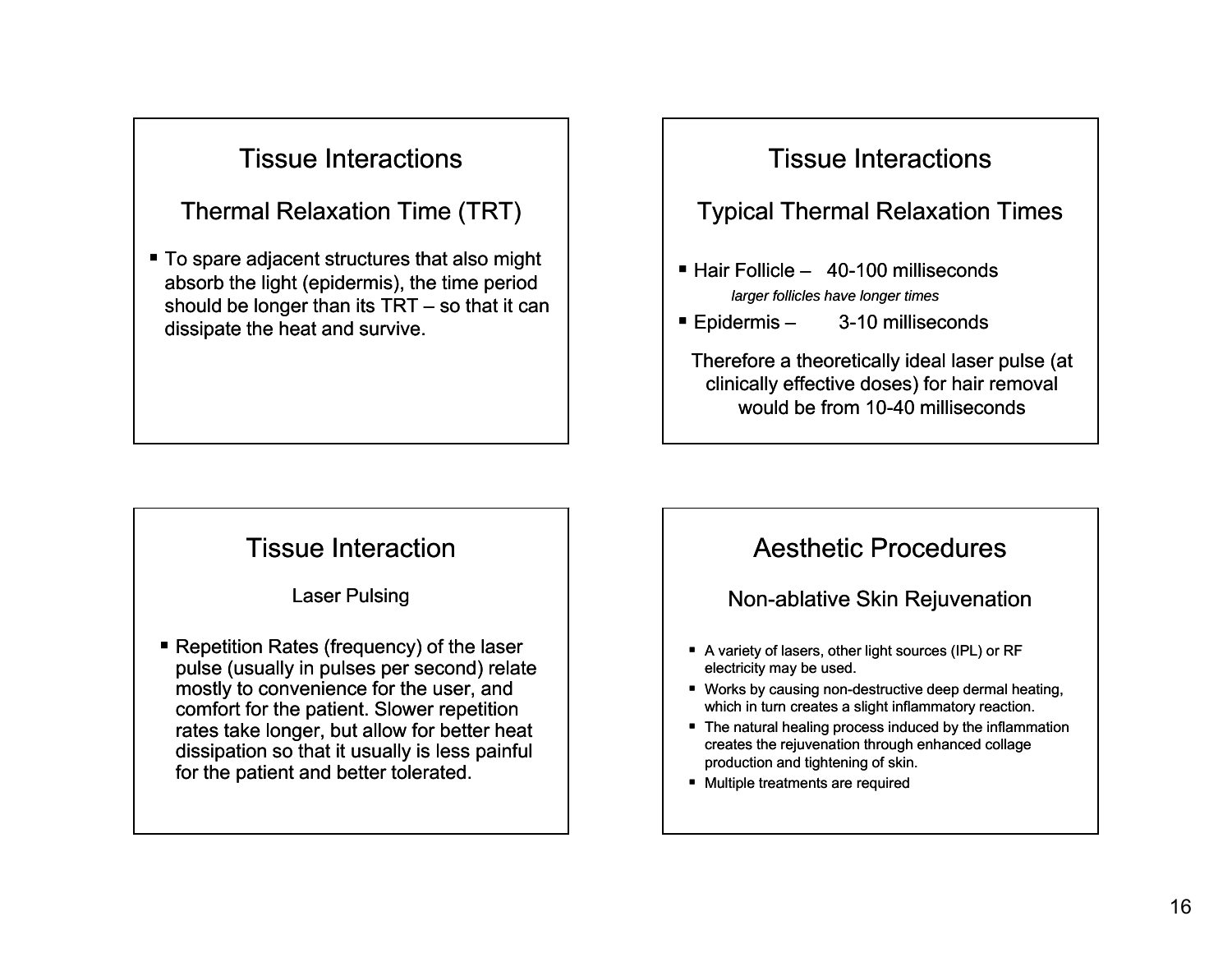# Aesthetic Procedures

#### Non-ablative Skin Rejuvenation

■ A variety of lasers, other light sources (IPL), or RF electricity may be used including:

Yellow light pulsed dye or CuBr lasers (578-595nm) Diode lasers from  $\sim$  810-1500nm Nd:Yag lasers at 1064nm, Er:Glass at 1540nm others --

### Aesthetic Procedures

#### Full Surface Ablative Skin Resurfacing

- Er:Yag much more superficial than  $CO<sub>2</sub>$  laser ablations (only  $20-50<sub>u</sub>$  depth with Er:Yag)
- Er: Yag less painful than  $CO<sub>2</sub>$  because it avoids the depth of most of the nerves
- Significantly less down time with Er:Yag for healing than  $\mathsf{CO}_2$  laser ablations
- Er:Yag much safer on dark skin than  $CO<sub>2</sub>$  because it is very superficial and avoids "de-melanizing" the skin, which otherwise could cause severe, long term hypopigmentary changes in the dark skin.

#### Aesthetic Procedures

Full Surface Ablative Skin Resurfacing

- $\bullet$  CO<sub>2</sub> full thickness laser ablation is much more aggressive and can produce more dramatic results, at the price of significantly increased recovery time and discomfort.
- Fractional laser resurfacing is a method that avoids complete ablation of the surface, so results in less disfigurement and quicker healing.

#### Aesthetic Procedures

Pigmented Lesions

- Removal of lesions such as freckles, age spots, lentigenes, etc
- **Green light lasers such as CuBr or KTP** are primarily used, including green light diodes.¾ way there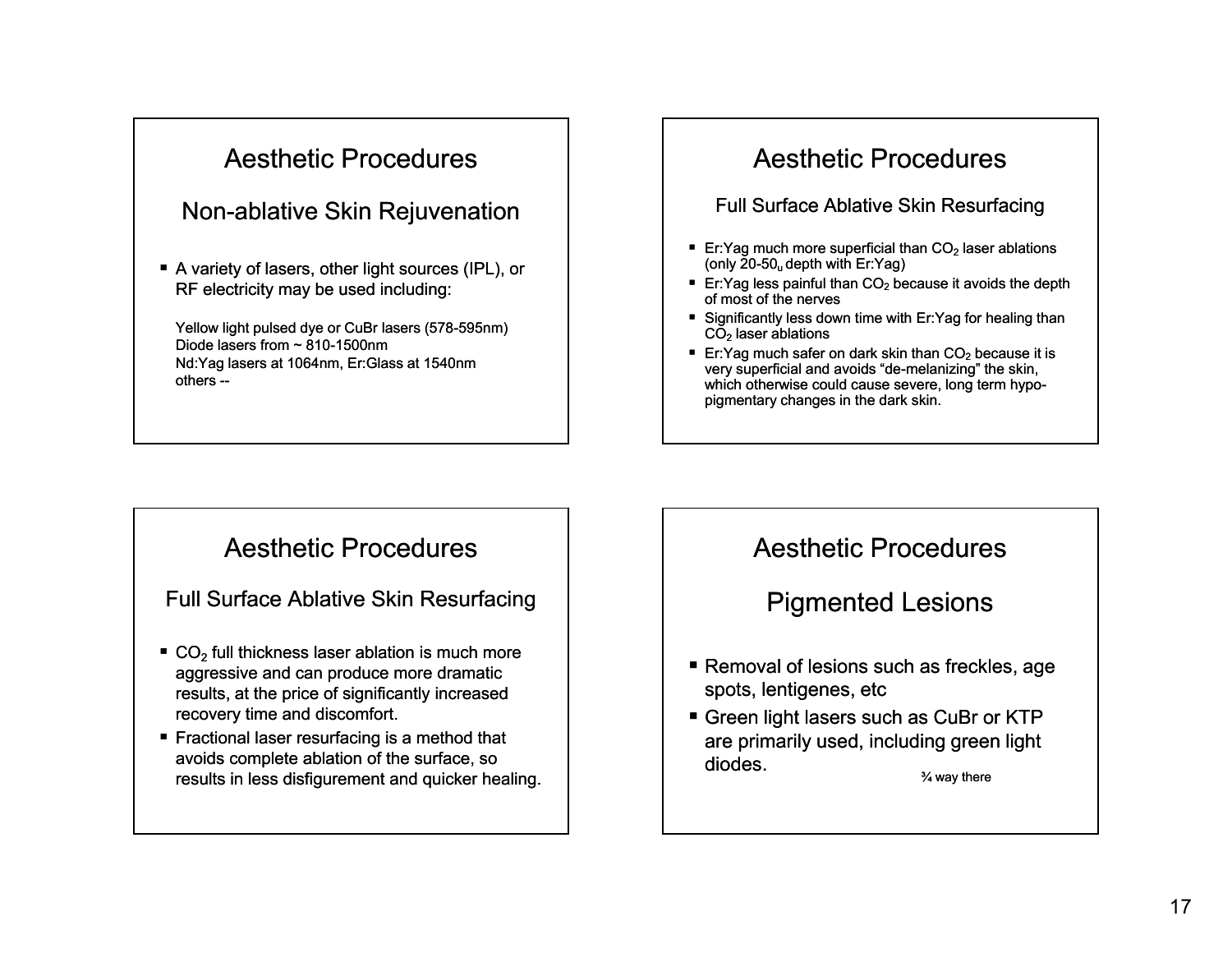### Aesthetic Procedures

#### Vascular Lesions

- Removal of lesions such as port wine stains, telangiectasia, rosacea, cherry angiomas, etc
- Yellow light lasers such as Pulsed Dye or CuBr are primarily used, but can also use green light KTP or green diodes for smaller areas
- Initial target is the oxygenated hemoglobin within the red blood cells in the capillaries. They then pass their heat into the capillary wall through conduction and the vessel immediately or gradually atrophies and absorbs.

# Laser Safety

Applicability of ANSI Z136.3 Standards Applies to ALL Health Care Settings Including

- Hospitals & Surgery Centers
- Small medical clinics & offices
- Mobile laser vans & services
- Medical Spas & Cosmetic Centers
- Anywhere a laser is used on a person

### Laser Safety

#### ANSI LASER HAZARD CLASSIFICATIONS I I-IV

- Based on the ability of the energy to injure personnel or the patient
- All Surgical Lasers are Class IV
- Class IV all precautions required all the time in the NHZ (wear safety glasses)
- Anything over 0.5w average power or anything that burns eye or skin is Class IV

### Laser Safety

#### Medical Laser Safety Officer

- Appointed by the facility administration
- Administers the Laser Safety Program
- May or may not run actual equipment
- No particular background nor education required
- Utilizes many different resources in order to manage the Laser Safety Program
- Required by ANSI in all health care facilities that utilize lasers. (Including medical spas & offices)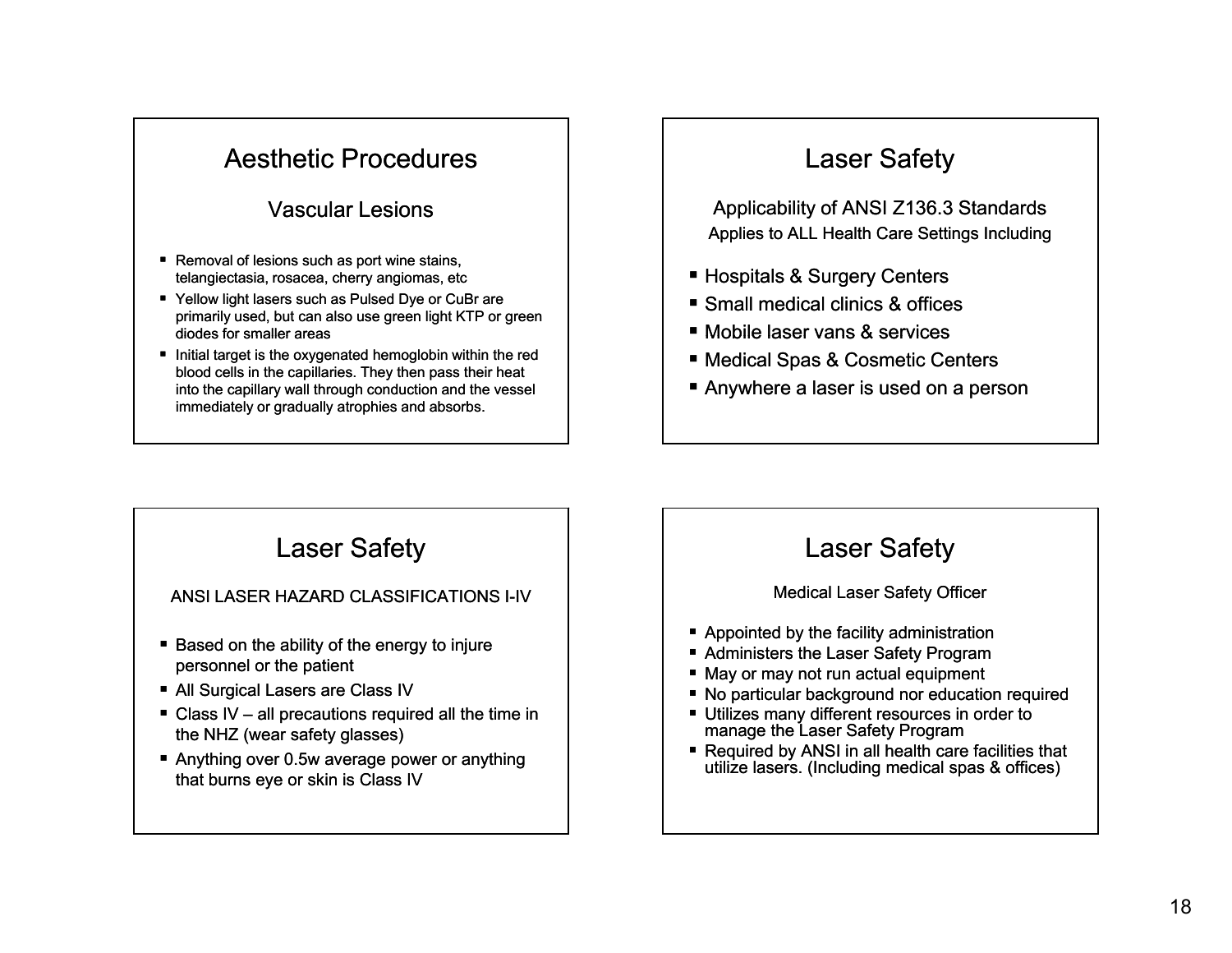Medical vs. Industrial/Scientific LSO's

- Both are required by ANSI to be appointed by their respective facilities
- Industrial/Scientific based upon ANSI 136.1
- Medical based upon ANSI 136.3
- Need for measurements for Medical LSO's is minimized because of Laser Classification scheme required of medical laser manufacturers

# Laser Safety

Administrative ControlsLSO responsibilities:

It is for overall management of the safety program to include education of staff, protective measures implemented (safety glasses), program monitoring, etc.

It is NOT to establish or enforce clinical treatment parameters or protocols – they implement those established by their medical director.

### Laser Safety

#### Administrative ControlsLSO responsibilities:

- Standard Operating Procedures
- Documentation of Laser Training
- **Documentation of Laser Service**
- Annual Laser Safety Audits conducted
- Establishment of Credentialing standards

# Laser Safety

Nominal Hazard Zone (NHZ)

- $\blacksquare$  Area where eye or skin burn really occurs (Where the MPE is exceeded)
- Can be designated the entire room, but is not required to be
- The NHZ is determined solely by the Medical Laser Safety Officer using manufacturer recommendations, their own informed judgment, or measurement or equivalent means.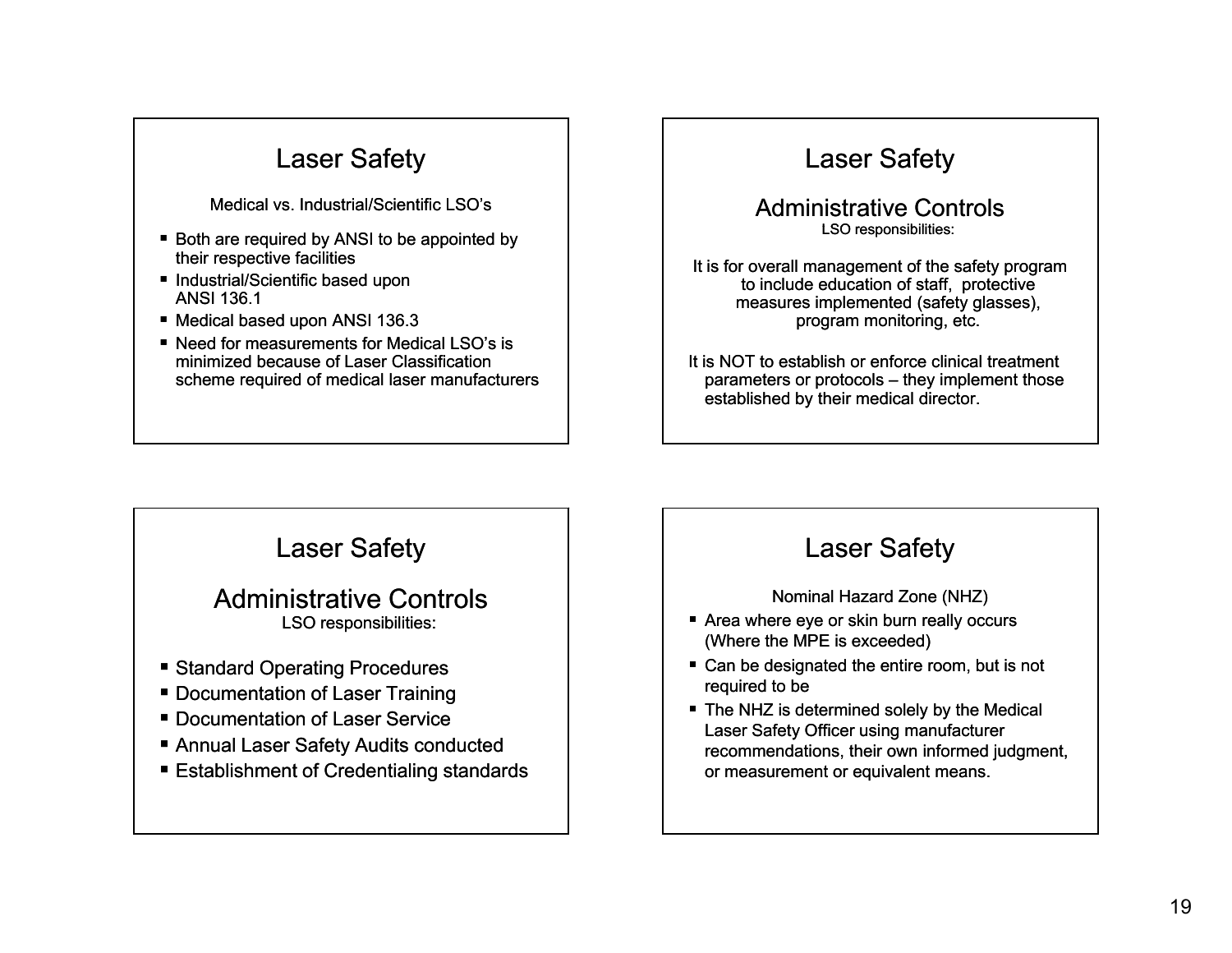Laser Treatment Controlled Area (LTCA)

- The entire laser room, or a designated area in a very large room
- Signs required on all entryways
- Safety glasses provided, but are not required to be worn until within the NHZ
- Occupied only by authorized personnel trained in Laser Safety

# Laser Safety

Laser Operator Functions

- Ensure policies/procedures followed
- Signs on doors & windows covered when applicable.
- Glasses available, and worn in NHZ
- Aiming beam checked for alignment with surgical beam on *every case*. (when they are different lasers)
- Must be personnel that are authorized by the facility & trained both in Laser Safety & Operation of the Laser.

# Laser Safety

#### Safety Practices Laser Nurse / Technician Operator

- Post Laser Signs on room entrances & ensure glasses are available & worn in the NHZ
- Monitor room for compliance with laser safety policies
- It is NOT their responsibility to ensure that physicians use the correct laser parameters.
- If they are a sole aesthetic operator they use parameters within guidelines as previously determined by their physician director/supervisor.

### Laser Safety

#### Eye – Skin Hazards

- Hazard levels for eyes are determined by a value known as the MPE – Maximum Permissible Exposure (MPE) level for the cornea or retina.
- Safety Glasses Optical Density value is designed to keep the MPE below the hazard level.
- Laser Safety Glasses are NOT designed to protect from direct impacts of the laser into the eyes through the glasses (reflections only).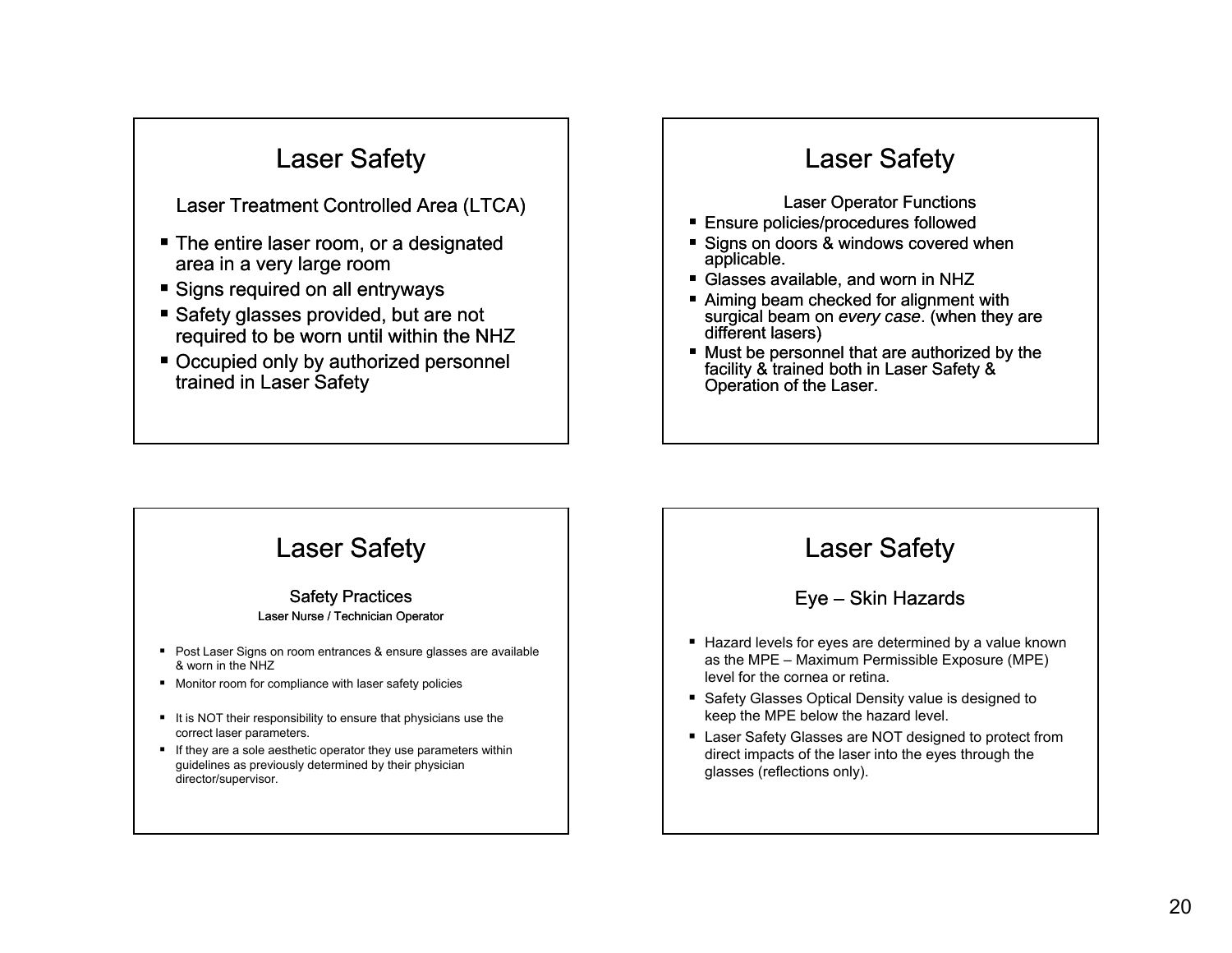#### Retinal Hazards – Depends on Wavelength

- All wavelengths which pass through fluid
- **Incorporates all visible light lasers**
- Between approximately 400-1400nm
- Practical difference between hazards of visible vs. infrared. (Because of aversion response)
- $\blacksquare$  Lens of eye increases power density on Retina by 100,000 times.

# Laser Safety

#### Aversion Response

- The body's reaction to "jerk" away from bright light sources (aversion to bright light)
- Considered to be 0.25s
- Those visible lasers that cannot exceed the MPE (Maximum Permissible Exposure level) within this time are considered eye-safe
- The aversion response time is not fast enough to guarantee protection from Class IV lasers, but it would reduce one's exposure

### Laser Safety

Corneal Hazards – Depends on Wavelength

- All wavelengths which do NOT pass through fluid
- From 1400nm on up, and 400nm on down
- Includes CO2, Er:Yag, YSCC, Ho:Yag, Er: Glass, Xe: Cl and Ar: Fl excimers.

# Laser Safety

#### Laser Protective Eyewear

- Should always be worn within the NHZ
- Does NOT guarantee protection from direct impacts from the laser beam for retinal hazards (It is MOST) IMPORTANT to not allow the beam to be directed toward one's face)
- Must be labeled according to the Wavelengths & Optical Density (O.D. or degree of protection).
- $\blacksquare$  O.D. is a logarithm. I.E 10<sup>4</sup> = OD 4, so a change from 4-7 is a 1000 fold increase in attenuation. (tenfold for each unit of O.D.) Higher numbers offer more protection.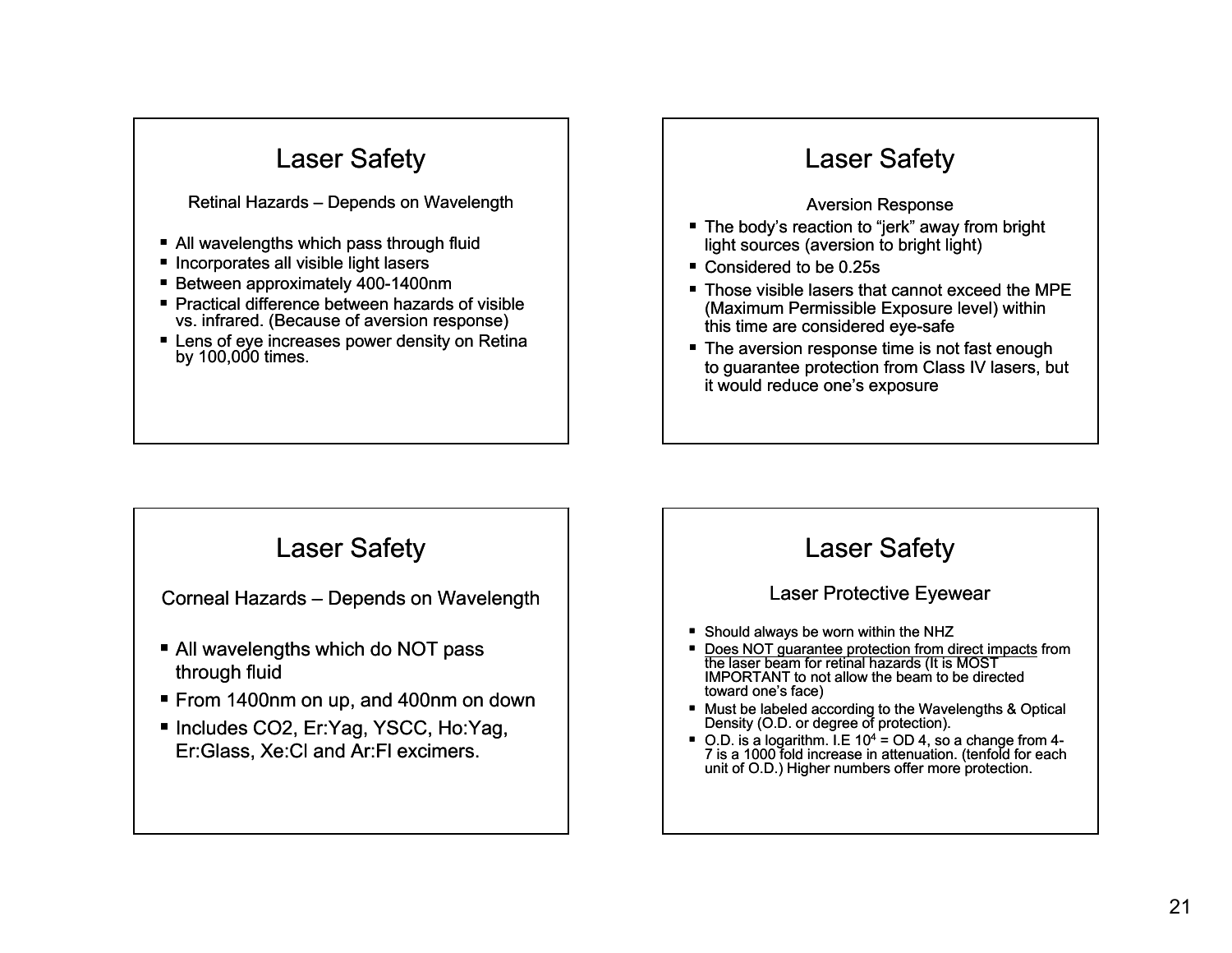#### Safety Practices Glass Transmission

- Lasers that don't transmit through glass include CO<sub>2</sub>, Er:Yag, Ar:Fl, and present superficial corneal burn hazards.
- Glass in optics of scopes & instruments afford protection to the viewer
- Window glass affords protection to outside viewers so that no coverings are required (for those lasers from 300-2800nm)

# Laser Safety

#### Window Coverings

- Must be flame retardant when used
- Applies only to wavelengths that transmit through glass
- Required only when the window is located within the NHZ of the room.
- Any material opaque to the wavelength is sufficient
- Consideration given to use of barriers at doorways in special circumstances

### Laser Safety

#### Safety Practices – Instrument Reflections

- Not a major practical problem, but a consideration around sensitive areas (esp. the eye).
- Ebonizing instruments just creates a black color and doesn't affect the reflection much – especially from IR lasers.
- Anodizing an instrument creates a "roughened" microsurface on the instrument that helps to disperse the reflection.
- The major problem is reflection from a flat metal surface in close proximity to a sensitive area (i.e. eye, teeth, etc.)

#### Laser Safety

#### Fire Hazards

- Water available for quenching flames (irrigation solutions on backstand are OK)
- Fire Extinguisher immediately available (does not have to be in the room)

(From ANSI recommendations)